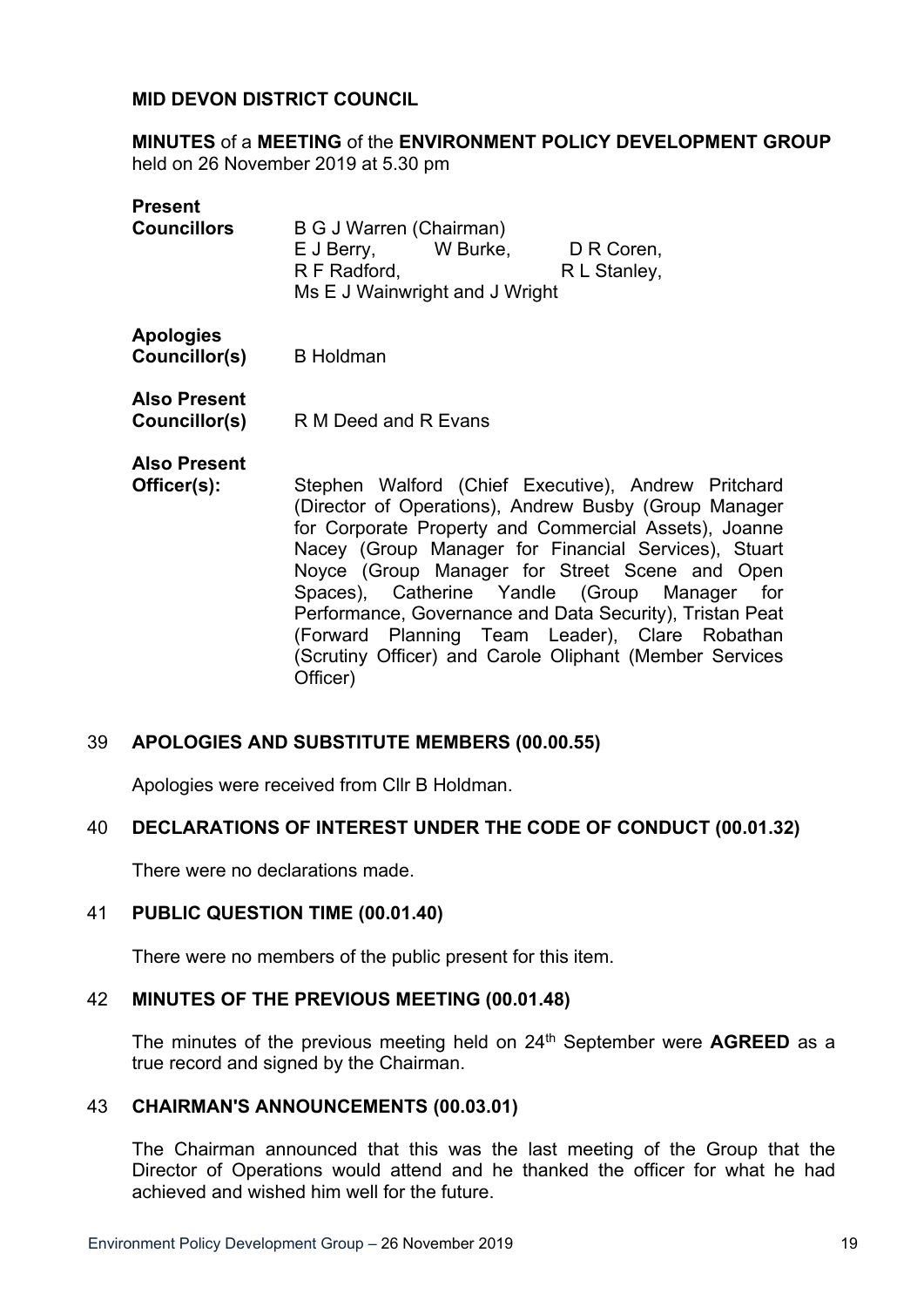# 44 **MOTION 559 (COUNCILLOR R EVANS - 22 OCTOBER 2019) (00.04.39)**

The Group had before it Motion 559 (Councillor R Evans – 22 October 2019) that had been forwarded from the Council to the Policy Development Group for consideration and report:

It is well known that the planting of trees has an extremely positive effect in the fight against reducing carbon within the atmosphere, each trees sequestration process is known to benefit carbon reduction as each individual tree can absorb as much as 48 pounds of carbon dioxide per year and can sequester 1 ton of carbon dioxide by the time it reaches 40 years old. Given the above and the climate crisis declared by this council and its stated ambition to be carbon neutral by 2030 I ask that the following motion be supported by all members.

This council agrees to use any and all land within the ownership of the authority that is not suitable for development, for the planting of native British trees.

This council agrees to undertake an area wide audit with the assistance of members and land owners to identify suitable sites both within MDDC ownership and private ownership to maximise opportunities for such activity, to be completed within no more than twelve months from the date of this motion , if approved.

This council agrees to work alongside community groups and schools whenever possible to encourage community ownership and sense of place and wellbeing within our communities.

This council agrees that any and all opportunities should be sought to obtain trees from organisations such as government agencies and relevant charitable organisations. (Woodland Trust, Plant Life, DEFRA / Forestry Commission seeking any funding that may be available).

Cllr R Evans explained that the motion was put forward as he had a plot of MDDC owned land in his ward which they didn't know what to do with and that the motion supported the environmental aims of the Council.

The Group discussed the Motion and considered:

- Planting of 'suitable trees'
- The fit with the Council's Open Spaces Policy
- Land not suitable for development what did this mean

The Chief Executive explained that there were some concerns about the statement of 'any and all Council owned land not suitable for development' as this was a fairly unequivocal statement and could be misinterpreted in future as potentially including land not suitable for development, but where the Council clearly wouldn't wish to see the land completely covered in trees - existing Council owned play area's for example.

The Group suggested, and Cllr R Evans agreed that the wording of the Motion should be amended to reflect that only suitable Council owned land would be included and only suitable native trees would be planted.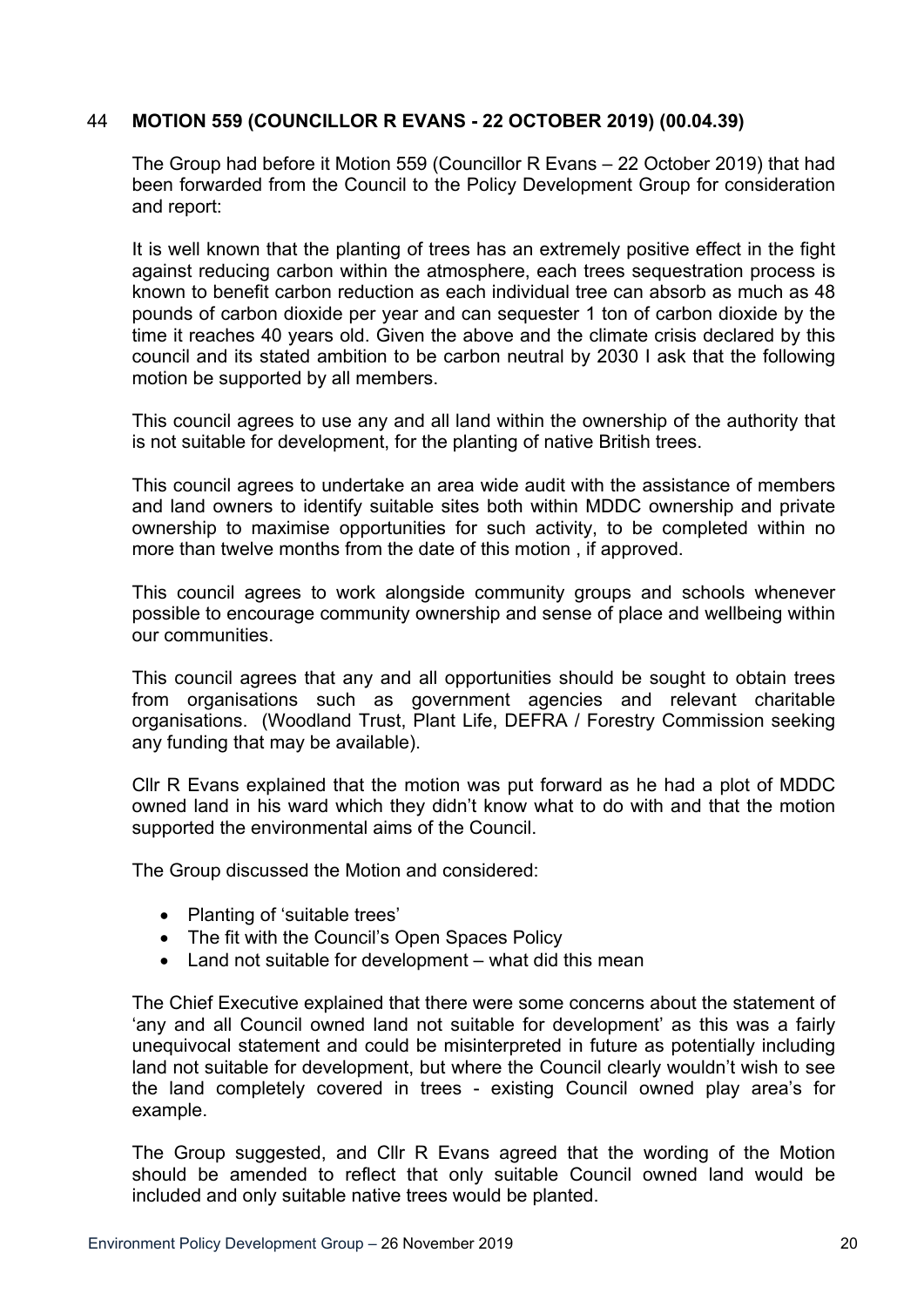The Group **RECOMMENDED** to Council that the Motion should be supported and that the wording would be adjusted to reflect the Group's suggestions.

(Proposed by Cllr R L Stanley and seconded by Cllr Ms E J Wainwright)

# 45 **CORPORATE PLAN (00.17.37)**

The Group had before it and **NOTED** the draft \*Corporate Plan. The Chief Executive explained that the current Corporate Plan ran until 2020 and now was the time to start to look at renewing and refreshing the plan for 2020 onwards. He explained that the draft plan included the thoughts and ideas of the Members who had contributed during an away day in September 2019.

He stated that the draft plan would be presented to all 4 PDG's over the coming weeks so that additional thoughts and comments from all Members could be included within the final version. He asked the Group their initial thoughts on the draft plan.

Members discussed the draft plan and considered the following:

- Car park pricing mechanism how would that be seen to be helping our town centres if the Council was also encouraging outside business parks like J27
- Concern that the plan was a 4 year programme and that there were too many things to achieve in that timescale
- Right to Buy this is a Government Policy and should not be included
- Promote sustainable farming practices Some Members felt that this was down to DEFRA and others thought that it should be kept in the plan as an aspiration for farming communities to network and share good practice.
- Emissions from cattle and food production.
- Community Land Trusts.

The Chief Executive explained to Members that the Corporate Plan was designed to balance the different viewpoints of the membership and the competing demands of the Council. It was to show the public what the council would be trying to achieve with competing resources. He explained that the Plan was not a definitive list of practical things that the Council would achieve but what the aspirations of the membership was in the 4 overarching main themes, Environment, Homes, Economy and Community.

He informed the Group that the Plan was stating what the membership aspired to achieve and that the Leadership Team would need to adjust and amend working practices to align operational activities to the aims of the Members. He explained that with each budgetary cycle everything the Council did and every decision Members were asked to make would be aligned to the Corporate Plan. Alongside the top line of the Corporate Plan there would be a list of priority activities published on an annual basis, as currently.

The Leader informed the Group that the draft Plan would be presented to all 4 PDG's and that all Members should respond and contribute their thoughts so that these could be taken into consideration when the final Corporate Plan was presented to the Cabinet.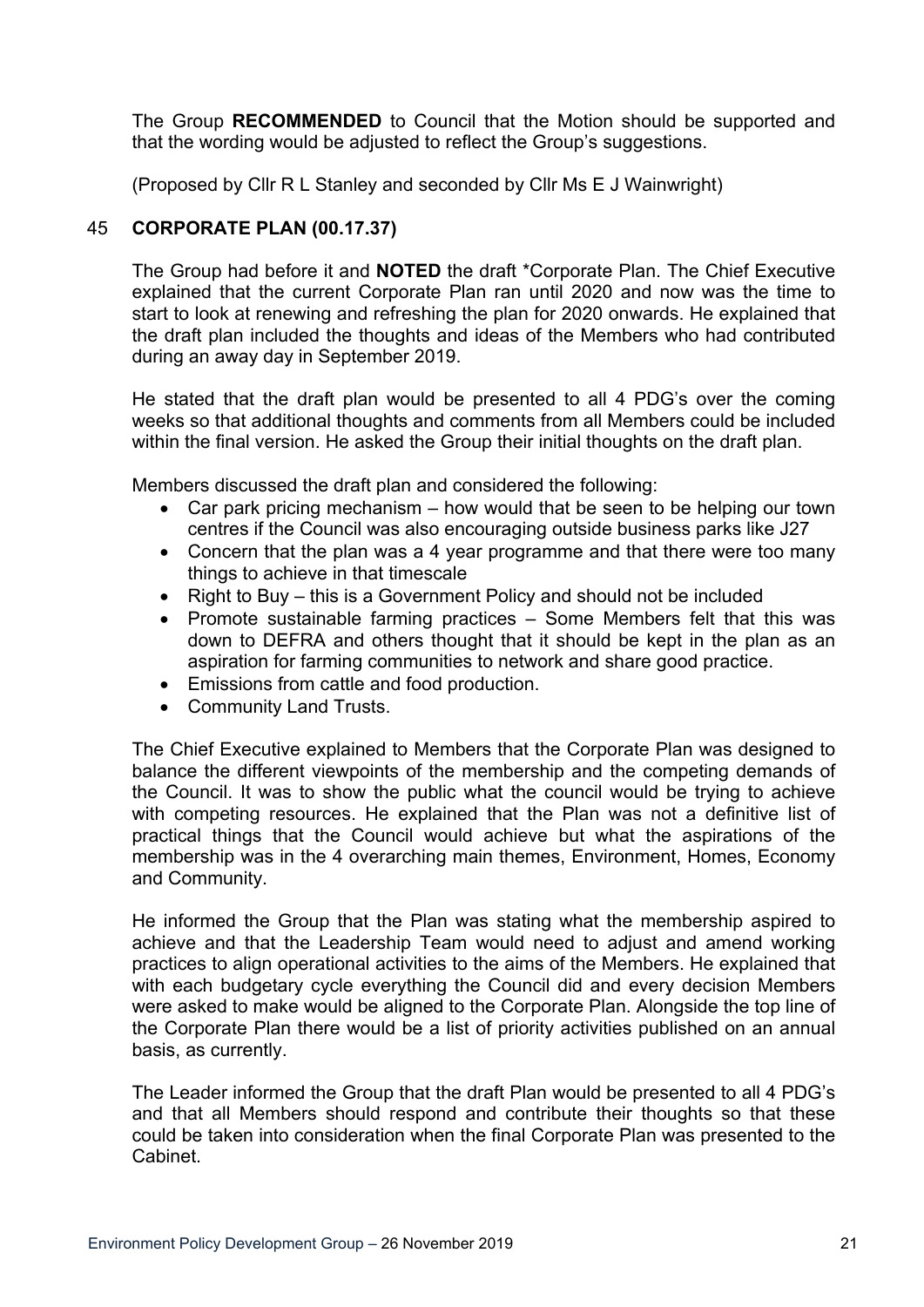The Group were requested to contribute their thoughts and add their comments to the draft Corporate Plan by way of notification to the Chief Executive via the Committee Clerk.

Note: \*Corporate Plan previously circulated and attached to the minutes.

## 46 **NET ZERO WORKING GROUP UPDATE (00.47.21)**

The Group had before it and **NOTED** the \*Terms of Reference for the Net Zero Working Group and the Chair of the group, Cllr Ms E Wainwright, explained that the project outline was dynamic and that it would be adapted as the Climate Change situation progressed.

She explained that the Working Group had two main themes, the first being establish how the Authority could reduce its own emissions and secondly how the Authority could facilitate net zero carbon initiatives information across the district.

She informed the PDG that the Working Group were looking at getting Net Zero Carbon information onto a shared platform and that a new webpage on the Council's website had been commissioned to signpost public and community groups. She explained that Members should be encouraging residents to engage with the DCC Taskforce call for evidence and that when that evidence was presented the Authority could look at ideas which directly affected Mid Devon. The next stages would be a press release early in the New Year explaining what the Council had already achieved to reduce its carbon footprint and to conduct a mapping exercise to connect all the community groups together.

She explained that the Group would meet again in the New Year.

The Group **AGREED** that Cllr E J Berry be formally adopted onto the Working Group.

(Proposed by the Chairman).

Note: \*Terms of Reference previously circulated and attached to the minutes.

# 47 **GOVERNMENT SCHEME FOR FUNDING OF STREET ELECTRIC VEHICLE CHARGING POINTS (00.56.53)**

The Group had before it and **NOTED** a \*report from the Head of Planning, Economy and Regeneration providing Devon County Council's (DCC) Policy for signing up to the Office for Low Emission Vehicles Government Funding for the provision of on street electric vehicle charging points.

The Forward Planning Team Leader explained that the question had been asked by a member of the public and that MDDC could not sign up to the scheme in its own right as it was not responsible for highways and it would need the support of DCC. He explained that DCC had taken the decision not to sign up to the scheme due to financial pressures and issues with evolving technologies.

The Group Manager for Corporate Property and Commercial Assets explained to the Group that the Council's Electric Vehicle Charging Partner, Instavolt, had installed rapid chargers in the leisure centres. He explained that these had worked well as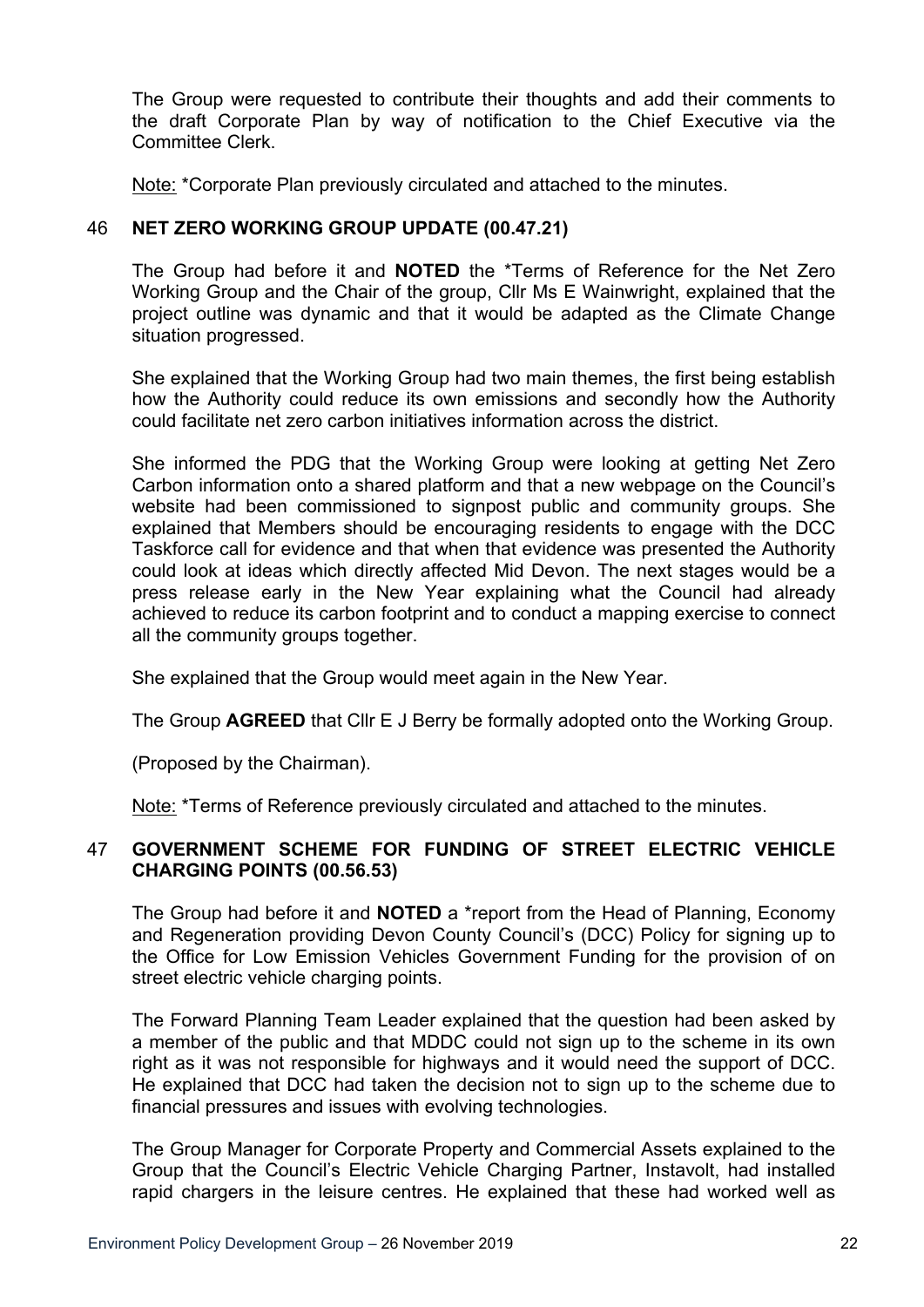people had something to do whilst the vehicle was charging but suppliers were reluctant to site them in other locations where there was no alternative activity that users could utilise whilst charging their vehicles. He explained that 2 additional charging points were to be fitted at the Premier Inn in Tiverton. He informed the Group of the electric infrastructure required to install electric vehicle charging points and the reluctance of suppliers to install additional units.

Note: \*Report previously circulated and attached to the minutes.

## 48 **CLIMATE CHANGE FOOTPRINT BASELINE CALCULATION (01.05.32)**

The Group had before it and **NOTED** a \*report from the Group Manager for Corporate Property and Commercial Assets updating Members on progress made with establishing a Carbon Footprint for the Council's operational activities.

He outlined the content of the report and explained that there were 5 stages required to define the Councils carbon baseline and that officers were at stage 5, report writing. A draft report had been received from the University of Exeter and that this was currently being verified and would be presented to Cabinet on 19<sup>th</sup> December 2019.

He explained that MDDC had joined other District Councils to have a consistent approach on the scope of establishing a baseline and that MDDC were the first of this group to have obtained a draft figure.

Note: \*Report previously circulated and attached to the minutes.

## 49 **SINGLE USE PLASTICS (01.07.59)**

The Group had before it and **NOTED** a \*report from the Policy and Research Officer updating Members on the Council's progress on the reduction of single use plastic (SUP). She outlined the contents of the report and explained that this was an update on a report presented to the Group in March 2019.

She explained that the Council was looking to get its own house in order and to work with suppliers. She informed the Group that most of the suppliers that the Council worked with either had or intended to introduce a policy on the use of SUP's.

She explained that although there was a limited response from suppliers when they were initially asked to provide details of their policy that the Council were looking at the policies of individual suppliers when their contracts came up for renewal.

Members felt that procurement needed to be looked at more generally and how the Council could encourage positive social and environmental impacts whilst looking to reduce its own environmental impact.

The Director of Operations asked the Group to consider how they wanted to discuss SUP's and what that actually meant as there was no official definition of a single use plastic.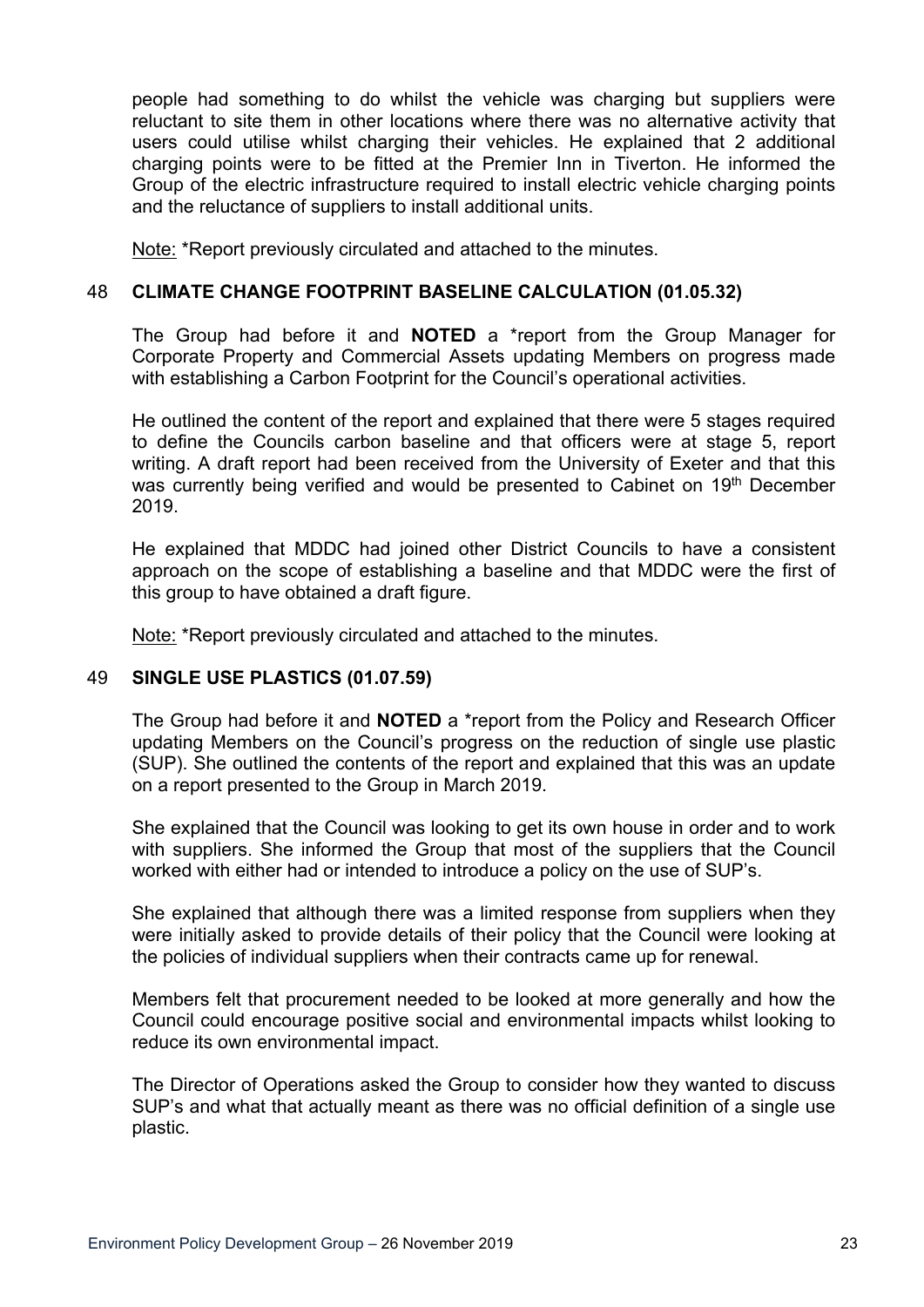Cllr R Evans, who tabled the original motion, stated that this was a good start but he would like the PDG to look at introducing targeted measurable results. He stated that if procurement was an area that could be looked at then this should be done.

Note: \*Report previously circulated and attached to the minutes.

# 50 **ENVIRONMENT EDUCATIONAL AND ENFORCEMENT TEAM UPDATE (01.21.38)**

The Group had before it and **NOTED** a \*report from the Group Manager of Street Scene and Open Spaces updating Members on the performance of the Street Scene Education and Enforcement Team.

He outlined the contents of the report and explained to Members that this was an update on the changes made to the service in April 2017. He explained that officers had a combined 300 hours of discretionary time per annum and the amount of time spent on tasks performed had been agreed by the previous PDG.

He explained that the discretionary time had previously concentrated on litter patrols and recycling and that this was working well. He explained that the rise in abandoned vehicles could be directly linked to the scrap values and as this was lower it caused an increase in this type of offence.

He informed the Group that the Enforcement Policies were due to be presented to the Group at the next meeting and this meant that Members could set increased fine rates for fixed penalty notices including littering from cars following changes to national legislation.

In response to a question about the training provided to district officers for evidence gathering and investigations, the Director of Operations explained that the Enforcement Policies would cover this aspect. He explained that currently the Council would not be able to use covert surveillance methods as they would need to apply for RIPA.

The Group **AGREED** to retain the current discretionary times and tasks.

Note: \*Report previously circulated and attached to the minutes.

# 51 **FINANCIAL MONITORING (01.32.43)**

The Group had before it and **NOTED** a \*report from the Deputy Chief Executive (S151) presenting the financial monitoring information for the income and expenditure for the six months to 30 September 2019 and the projected outturn position.

The Group Manager for Finance outlined the content of the report and explained that this was the second formal report for the year and there was a big differential from quarter 1, now showing a surplus of £29k. A number of factors had contributed to this including waste savings and the receipt of a significant planning application.

In response to a question asked about 3 Rivers Developments Ltd she explained that this was a loan which was made without the need for additional borrowing and that the report had highlighted that there was a risk of it not being repaid within the initial